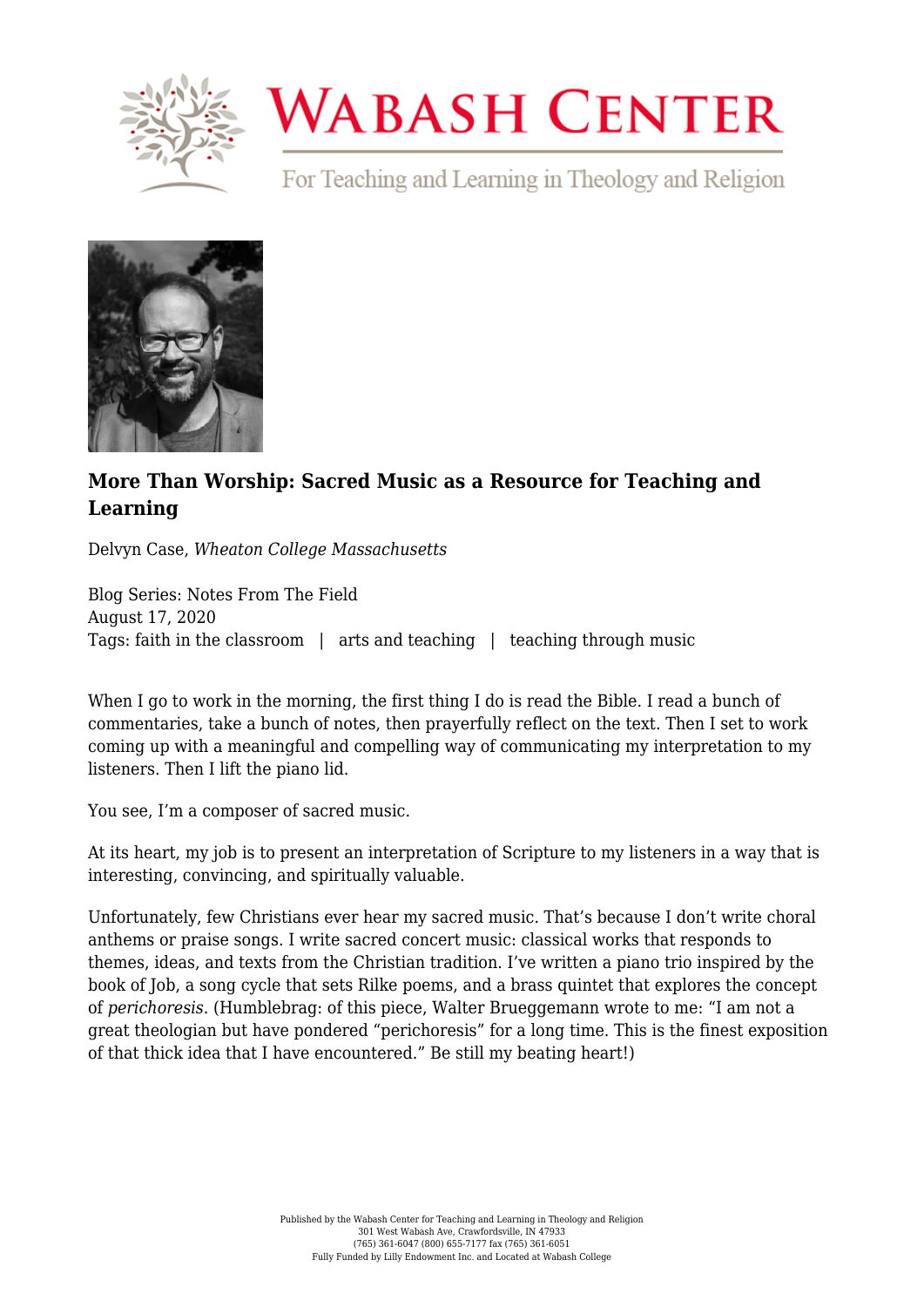Now, if I wrote a lot of choral music, I wouldn't be complaining nearly as much. But today, most of history's great church music composers face the same problems as me. While we do hear choral works by Bach, Handel, and Mendelssohn occasionally on Sunday mornings, the place where we usually encounter their sacred music is in the concert hall.

This is an example of a strange irony: though most of us have nearly unlimited access to the corpus of great sacred music–either live or on Spotify-we Christians rarely have the chance to intentionally explore its spiritual value in the context of Christian community. As a result, we are missing out on the many ways sacred music can contribute to our lives as Christians–beyond its role in worship.

In this post I'd like to provide a case study of a way that a different approach to sacred music can contribute to our work as educators.

First, take about 15 minutes to listen to [three new musical settings of Psalm 148](https://www.deus-ex-musica.com/in-the-shadow-of-your-wings-1) (scroll down for texts and info about each setting). Each was written in 2019 by a contemporary composer representing a different Christian tradition: Roman Catholic, Evangelical Lutheran, and Armenian Apostolic.

Now that you've listened, let me ask you a question: which of these pieces interpreted the psalm correctly?

Obviously, this is not the right question to ask. Yet it's a familiar one, as it's the one that so many students initially bring to the task of Biblical interpretation. And as educators, we know that ridding a student of this hermeneutic habit is the very first thing we need to accomplish in our classes.

Listening to these three musical settings makes this easy. Each piece is an authentic, honest, and personal response to a rich and mysterious text. Each provokes us to think about the psalm in a completely different way: not just encouraging us to provide different interpretations of the psalm, but to ask completely different kinds of questions about it–and of ourselves. Heard back-to-back, the three settings testify incontrovertibly to the possibility–and, I might add, the *necessity*–of complementary, mutually-enriching interpretations of the same text.

If we are going to teach the next generation of pastors, theologian, and laypeople, we know that these are the attitudes toward Scripture that we need to promote. More than anything, we need to convince our students to devote themselves to a lifetime of continuous exploration and re-exploration of our tradition. Beyond that, we need to encourage them to develop an attitude of humility, an awareness of the contingent nature of our own interpretations, and the courage to ask complex questions and follow them where they may lead.

Sacred music helps us accomplish these goals. It opens up the field of interpretation by inviting us to engage with the Bible in ways that are not ideological, simplistic, or narrow, but instead subjective, affective, and open-ended. But this can only happen if we think creatively